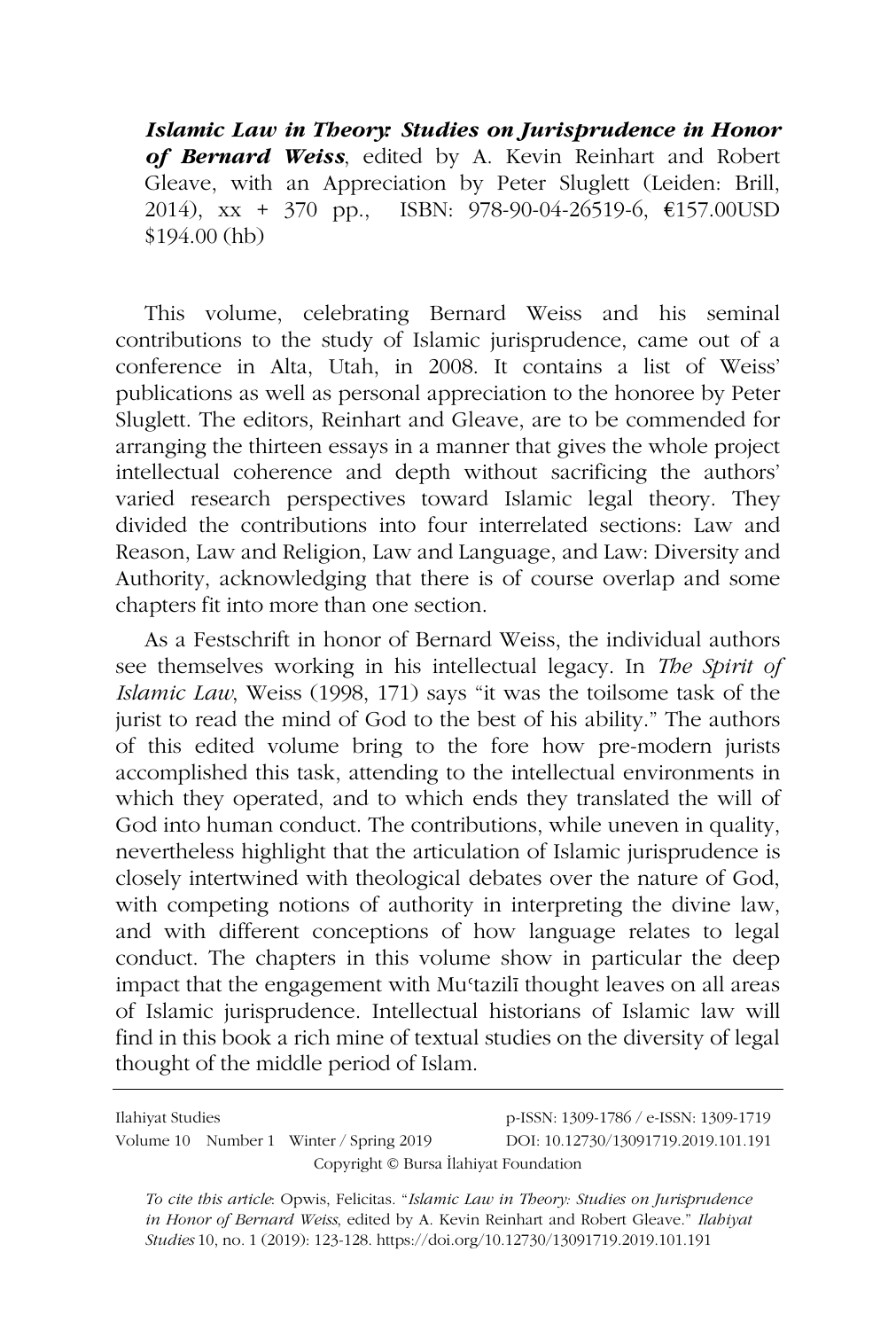In the first chapter on "Law and Reason", Ahmed El Shamsy complicates the common understanding of the dichotomy of ethical theories, with objectivist Muʿtazilī-Ḥanafīs on one side and subjectivist (or voluntarist) Ashʿarī-Shāfiʿīs on the other. Drawing on hitherto unstudied sources of two  $4<sup>th</sup>/10<sup>th</sup>$  century Shāfi<sup> $\tau$ </sup>is, al-Khaffāf (fl. first half of  $4<sup>th</sup>/10<sup>th</sup>$ ) and al-Qaffāl al-Shāshī (d. 365/976), El Shamsy shows that the ethical theory of these two jurists had close affinity to their Muʿtazilī contemporaries. They likewise espouse that the sacred law is rational and promotes human benefit (*maṣlaḥah*), thus arguing in favor of jurists' ability to extend God's law to unprecedented circumstances by means of analogical reasoning (*qiyās*). El Shamsy also confirms Opwis' earlier findings<sup>1</sup> that in practice *maṣlaḥah* had no role to play in law-finding. Al-Qaffāl, like the Muʿtazilīs al-Jaṣṣāṣ (d. 370/980) and Abū l-Ḥusayn al-Baṣrī (d. 436/1044), only argues that the ultimate cause of God's law is intelligible, not the specific benefit of revealed rulings. Hence, he did not envision a specific *maṣlaḥah* to be used as *ratio legis* in analogy. The Muʿtazilī influence on Shāfiʿī jurisprudents is also documented by Éric Chaumont (chapter 2), who convincingly disperses the myth that the Shāfiʿī jurist al-Shīrāzī (d. 476/1083) was influenced by Ḥanbalī traditionalism. His detailed analysis shows that traditionalists were no interlocutors to al-Shīrāzī. Rather, what George Makdisi and Henri Laoust classified as traditionalist thought in al-Shīrāzī's legal doctrine has in fact more of an affinity to Muʿtazilī views. Chaumont suggests that this explains why traditionalists of later times, such as Ibn Qayyim, are said to be promoting Muʿtazilī ideas. Perhaps, a re-evaluation of traditionalism as an intellectual current in jurisprudence is called for.

Despite the eventual decline of Mustazilism as an active player in the sphere of law, their intellectual impact on Sunnī jurisprudence persisted. The rejection of analogy (*qiyās*) by the Muʿtazilī al-Naẓẓām (d. ca. 221/836) makes itself felt for centuries. A. Kevin Reinhart (chapter 5) highlights his influence on debates on rituals (*ʿibādāt*) and whether analogy is possible in light of their apparent nonrationality. He traces how jurists from the  $3<sup>rd</sup>/9<sup>th</sup>$  and  $4<sup>th</sup>/10<sup>th</sup>$  century reconciled (or not) the non-rationality of rituals with their positions on the rationality of the divine law. Somewhat counterintuitively, it is the Ḥanafī school of law that restricts the use of *qiyās* to extend God's law in the area of *ʿibādāt*, including expiations, *ḥudūd* punishments,

<sup>1</sup> Cf. Felicitas Opwis, Maṣlaḥa *and the Purpose of the Law: Islamic Discourse on Legal Change from the 4th/10th to 8th/14th Century* (Leiden: Brill, 2010), 16-41.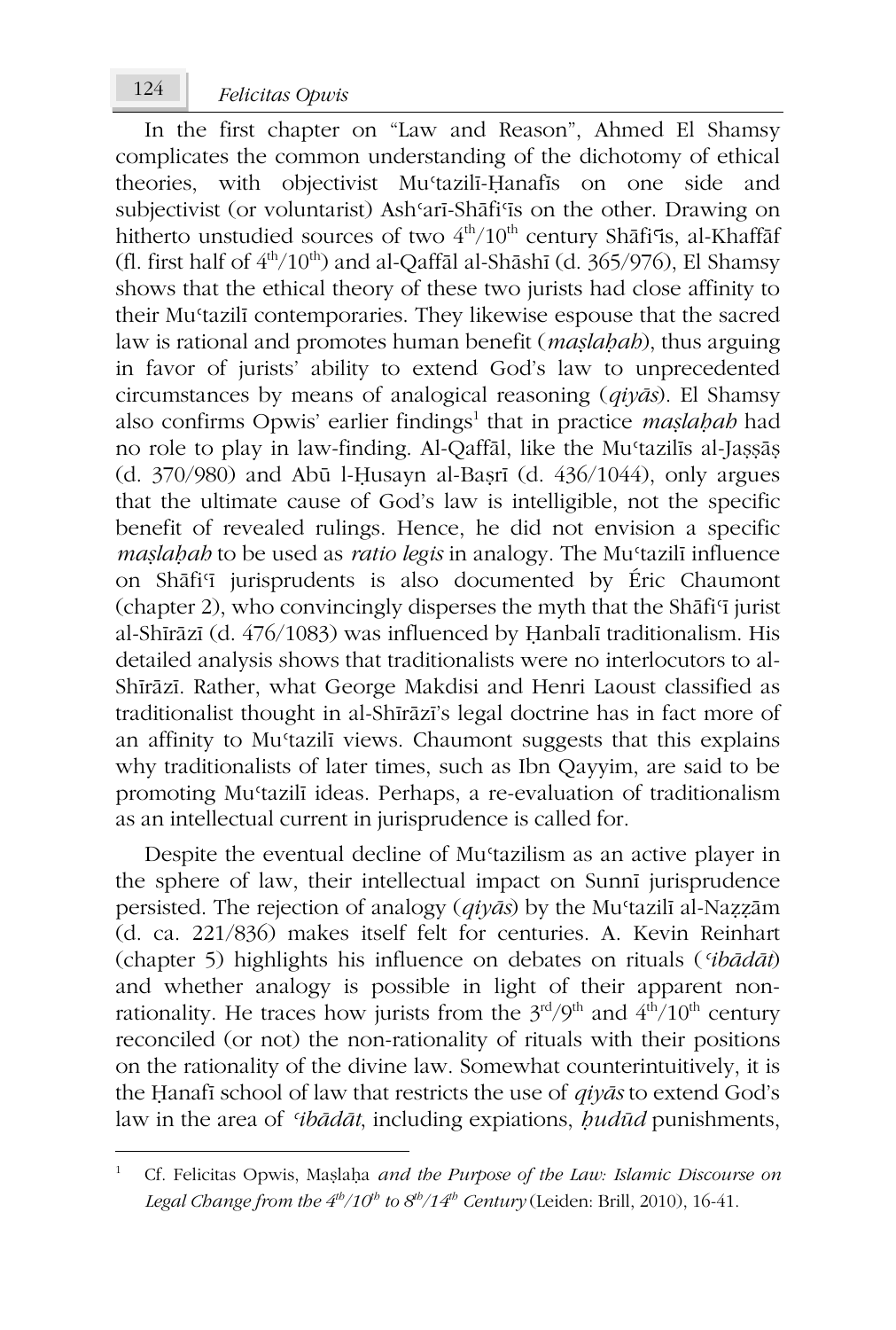Book Reviews*: Islamic Law in Theory* 125

numerically fixed rulings (*maqādīr*), and legal license (*rukhaṣ*). Christian Lange (chapter 6) similarly points out how jurists' conception of the rationality and non-rationality of law influence their definition of expiations (*kaffārāt*) and whether and to which extent *qiyās* can be employed to find legal solutions for novel circumstances in areas like sin and expiation. Lange skillfully teases out the theological underpinnings of debates over the status of the grave sinner among Ashʿarī and Māturīdī scholars. At stake, ultimately, is the all-encompassing nature of the divine law. Does the revealed law cover all of human conduct, irrespective of changing circumstances, or are some areas, namely those for which no tangible rationale can be discerned, restricted to the legal assessment expressed in the authoritative texts?

 The debate about extending the sacred law to new circumstances intersects with discussions over who has the authority to determine the correct ruling in a particular situation. Mohammad Fadel (chapter 4) focuses on the debate over the ethical implications of obligatory *taqlīd* when *mujtahid*s come to different *ijtihād*ic conclusions. He traces various solutions presented to such a scenario, which range from the *muqallid*'s free choice, to weighing the strength of *ijtihād*, to evaluating the social standing of the *mujtahid*. In all solutions, it is the lay person who has control over or autonomy in his/her legal fate. The *muqallid*'s pick among options, thus, shapes the legal landscape. Yet, such autonomy in deciding the legal outcome may be limited by real-life practicalities. Examining documents of the Shafi'i court of the Dakhla oasis in Egypt from 1579 to 1937, Rudolph Peters (chapter 12) suggests that much of the *madhhab* diversity found in these documents is not, as often assumed, the result of people's forum-shopping to get a favorable ruling, but rather driven by practical considerations, such as temporary vacancy of the local Shāfi'ī judgeship or a visit from a higher-ranking Ḥanafī court official who is asked to adjudicate a case.

That the private person is part of shaping legal doctrine and the development of Islamic law is also the subject matter of Jonathan Brockopp's article (chapter 5). He reads Saḥnūn's (d. 240/854) *Mudawwanah*, a formative work of the Mālikī school, as a text composed outside the radius of courts and judges, and, hence, without much consideration for legal practice. The *Mudawwanah*, according to Brockopp, is a text that does not aim at training lawyers,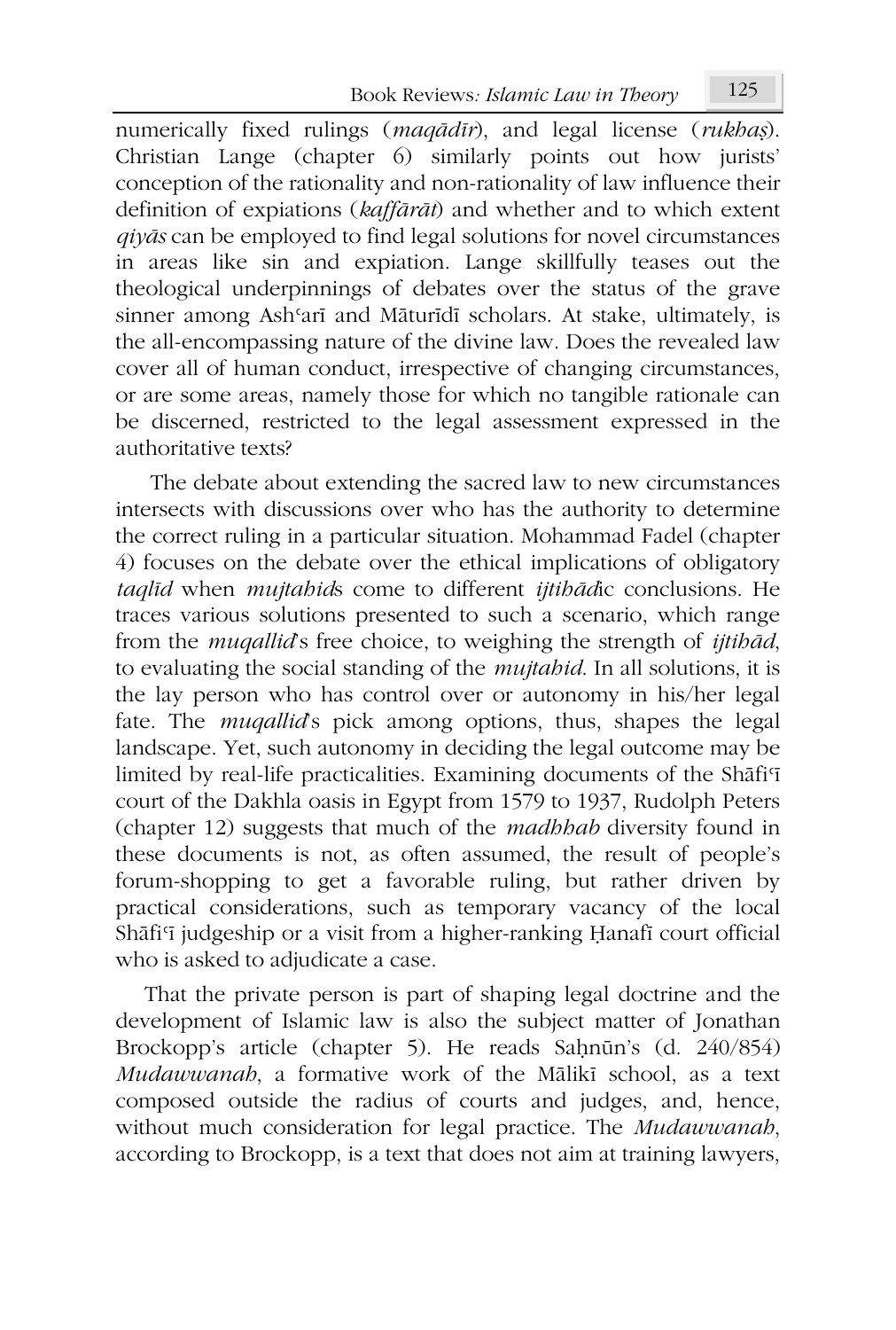judges or practitioners of law, but that sees the study of law as a road to piety and grace. The tension between personal piety and juristic authority is addressed in Raquel Ukeles' study (chapter 7) on how medieval jurists respond to popular devotional practices. Taking the *ṣalāt al-raghāʾib* as example, she presents the debates between Ibn ʿAbd al-Salām (d. 660/1263) and Ibn al-Ṣalāḥ (d. 643/1245) over innovation (*bidʿah*), showing how jurists creatively balanced their roles as preservers of the primacy of the sacred texts and as authoritative leaders of society attuned to popular sentiment and need. The role of jurists as leaders of society, so widely accepted for the later middle period of Islam, has however, not always been undisputed. Frank Vogel (chapter 13), re-reading al-Māwardī's (d. 450/1058) *al-Aḥkām al-sulṭāniyyah*, illustrates the way that al-Māwardī successfully delineates the powers of the political and legal arena to establish a constitutional theory in which jurists and their legal concepts and categories are the ultimate force to legitimize as well as constrain government. In al-Māwardī's work, *siyāsah* is successfully subordinated to *fiqh*.

The theme of interpretive authority also comes through in Joseph Lowry's study (chapter 11) which investigates the post-modern qualities of consensus (*ijmāʿ*), *ijtihād*, and interpretive communities. The notion that all *mujtahid*s are correct and the expanding legal disagreement that follows therefrom is diametrically opposed to the urge for consensus. Lowry presents the strategies used by  $5<sup>th</sup>/11<sup>th</sup>$  and  $6<sup>th</sup>/12<sup>th</sup>$  century jurisprudents to reduce the normative pluralism resulting from *ijtihād*. Rather than emphasizing the sacred texts as highest authority, they succeed in their efforts by making the interpretive community of the jurists, in the form of consensus, the arbiter of interpretive uncertainties. While in Sunnī circles, it is the community of jurists who have interpretive authority, Robert Gleave's analysis (chapter 9) of early Imāmī conceptions of literal meaning and interpretation shows a different picture. It is through linguistic analysis of meaning, literal and metaphorical, that the divine law is understood. Although lacking a uniform conception of "literal meaning," early Shī<sup>q</sup> jurists commonly agreed that meaning is inherent in a word and that it may differ from the way the speaker employs the word in a particular speech act. The diverse interpretations of the revealed law among even the Prophet's Companions leaves understanding the intended meaning of divine speech with *imām*s, who, through their special linguistics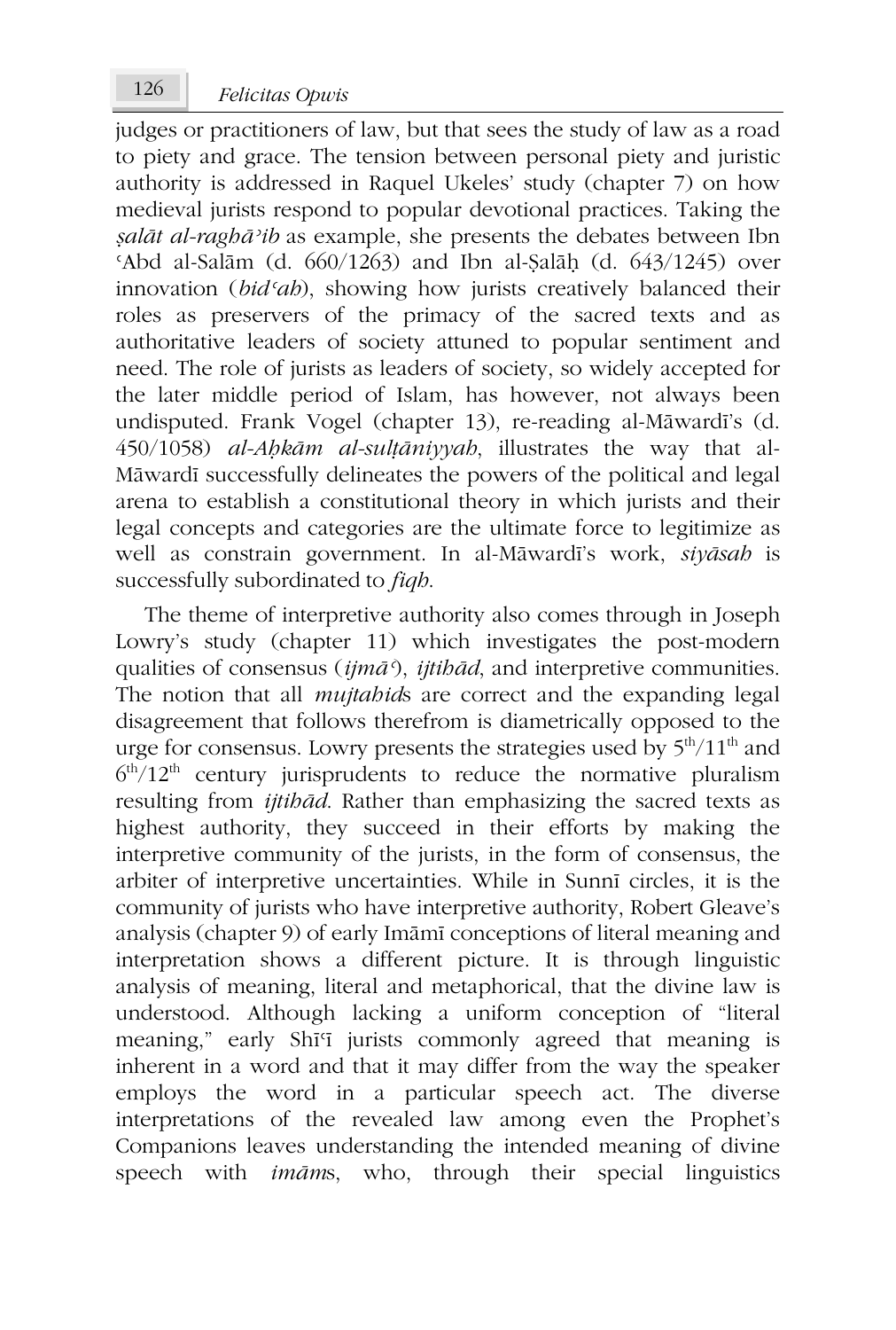knowledge, have interpretive authority to unveil the intended meaning otherwise inaccessible to the lay person.

Finding the divine in language is the subject of Paul Powers' study (chapter 8). Muslims debated the relationship of God's addressed speech (*khiṭāb*) with its legal assessment (*ḥukm*), and how it translates to human legal conduct. Powers differentiates between two basic approaches, foundationalist and formalist. The former holds that actions are given their intended meaning in the process of action, resulting in a tendency toward using subjective criteria, such as intention (*niyyah*), to determine the legal validity of acts. Whereas formalists, agreeing that actions are namable with words, focus on the actual verbal pronouncement to determine legal effects, disregarding the speaker's intention. How linguistic conceptions shape jurists' understanding of law is also demonstrated by Wolfhart Heinrichs (chapter 10), who presents the semantic categories that structure Ibn Rushd's *Bidāyat al-mujtahid*. Looking at the chapter on lost property (*luqaṭah*), Heinrichs illustrates the way in which linguistic categories of actor, action, and acted upon shape the author's analysis of legal acts. Structuring legal texts according to semantic entities also opens space in the text for explaining how legal differences come about.

All in all, *Islamic Law in Theory* is a valuable addition to the study of Islamic jurisprudence, a work worthy of recommendation to colleagues and students alike. Yet, as with many edited volumes, challenges persist. For one, a uniform citation style would have been desirable. There is no apparent reason why Fadel's chapter has references to *supra* notes when other authors use shortened title citation. The quality and focus of individual chapters is unfortunately rather uneven. A firm editorial hand should have assisted authors in cutting unnecessary digressions and repetitions, avoiding chronological jumps or bringing an author's main arguments into focus, so that the reader is not left questioning the point of a chapter and how it fits into studies on Islamic legal theory. Despite the diverse research perspectives displayed in this volume by exemplary scholars, this reviewer is puzzled by the lone French-language chapter of Éric Chaumont and the single female scholar represented (Raquel Ukeles) in a volume with thirteen contributors.